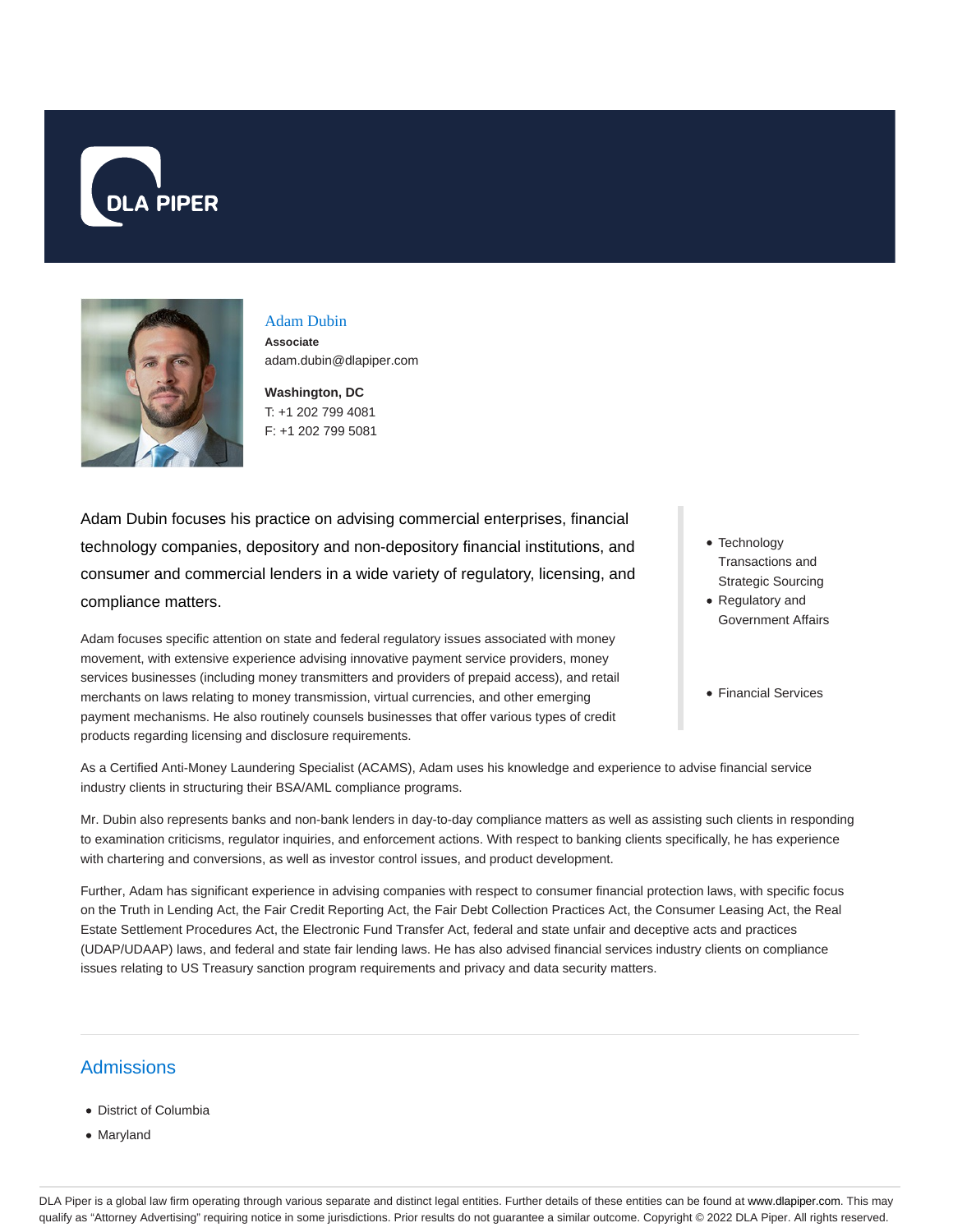## **Recognitions**

DC Bar Pro Bono Honor Roll (2015)

## **Education**

- J.D., American University, Washington College of Law Cum Laude
- B.A., University of Pennsylvania

### INSIGHTS

## Publications

**Bank Regulatory News and Trends**

28 June 2022 Bank Regulatory News and Trends Fed chair, vice chairs and new board members confirmed by Senate; nominee for top bank supervision post advances.

**Bank Regulatory News and Trends**

3 February 2022 Bank Regulatory News and Trends Administration seeks to fill key banking regulatory posts.

**Bank Regulatory News and Trends**

19 October 2021 Bank Regulatory News and Trends Federal banking regulators issue due diligence guidance on community bank-fintech relationships.

**Bank Regulatory News and Trends**

23 July 2021 Bank Regulatory News and Trends Executive order on promoting competition includes banking and consumer finance provisions.

**Bank Regulatory News and Trends**

13 May 2021 Bank Regulatory News and Trends Senate votes to repeal OCC's "true lender" rule, House expected to follow suit.

**Bank Regulatory News and Trends**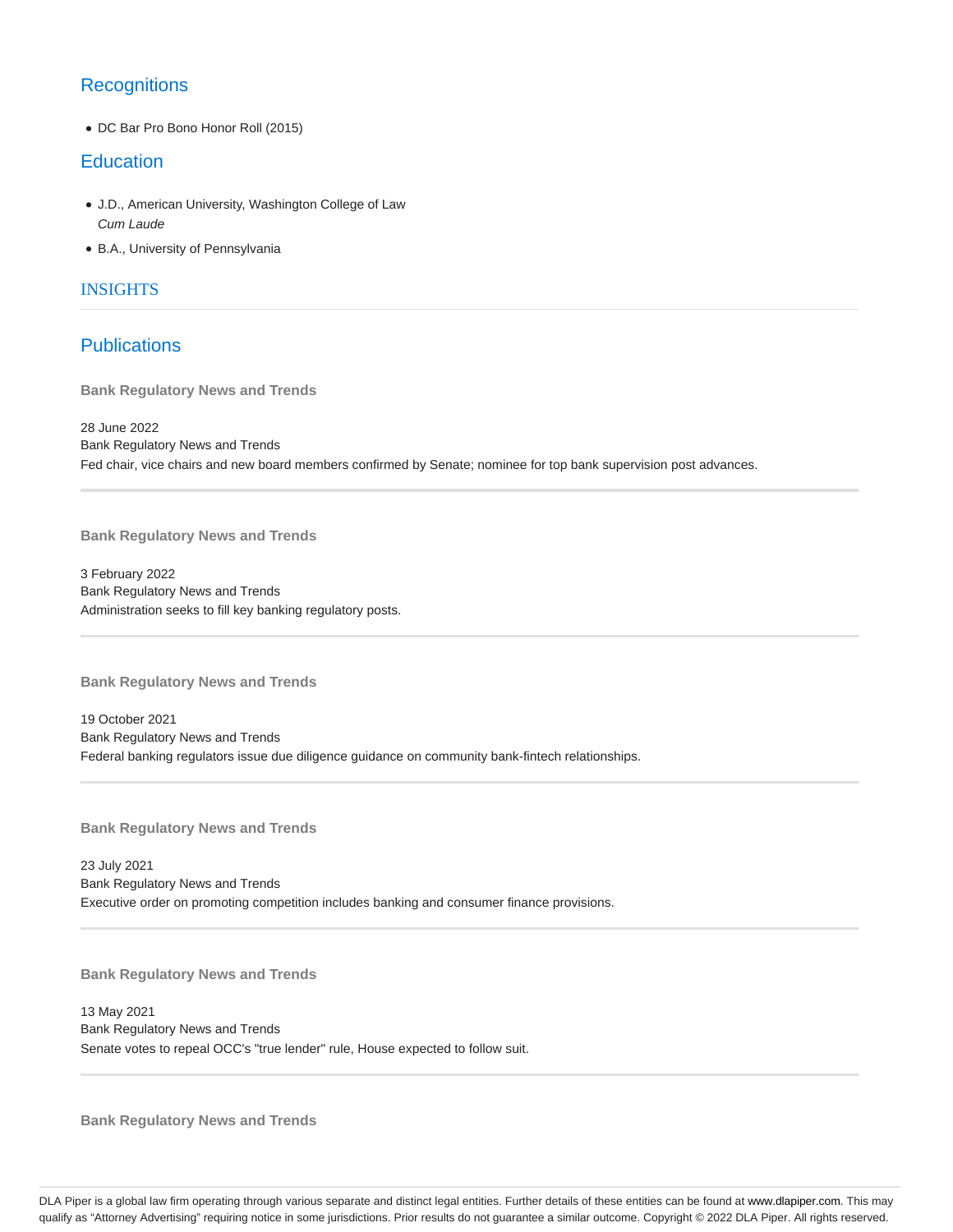**Bank Regulatory News and Trends**

12 January 2021 Bank Regulatory News and Trends AML overhaul becomes law.

**Bank Regulatory News and Trends**

25 November 2020 Bank Regulatory News and Trends Treasury asks Fed to return unused emergency lending funds; Fed reluctantly agrees.

**SEC invites feedback on application of Custody Rule to digital assets**

23 November 2020 Specifically, Staff is asking whether non-depository firms such as state-chartered trust companies can act as qualified custodians for digital assets.

**Bank Regulatory News and Trends**

29 October 2020 Bank Regulatory News and Trends Financial agencies won't endorse specific LIBOR alternative.

**The gathering storm: COVID-19-related disputes in the financial services sector – A transatlantic perspective**

#### 5 October 2020

COVID-19 has caused the largest shock to the global economy in living memory. Whilst economic uncertainty, financial distress and market turmoil usually trigger increased levels of commercial litigation, the extreme conditions created by COVID-19 have primed the landscape for a pan-sector surge in financial services-related disputes.

**Bank Regulatory News and Trends**

2 October 2020 Bank Regulatory News and Trends FinCEN to require minimum AML standards for banks lacking federal functional regulator.

**Bank Regulatory News and Trends**

9 September 2020

DLA Piper is a global law firm operating through various separate and distinct legal entities. Further details of these entities can be found at www.dlapiper.com. This may qualify as "Attorney Advertising" requiring notice in some jurisdictions. Prior results do not guarantee a similar outcome. Copyright @ 2022 DLA Piper. All rights reserved.